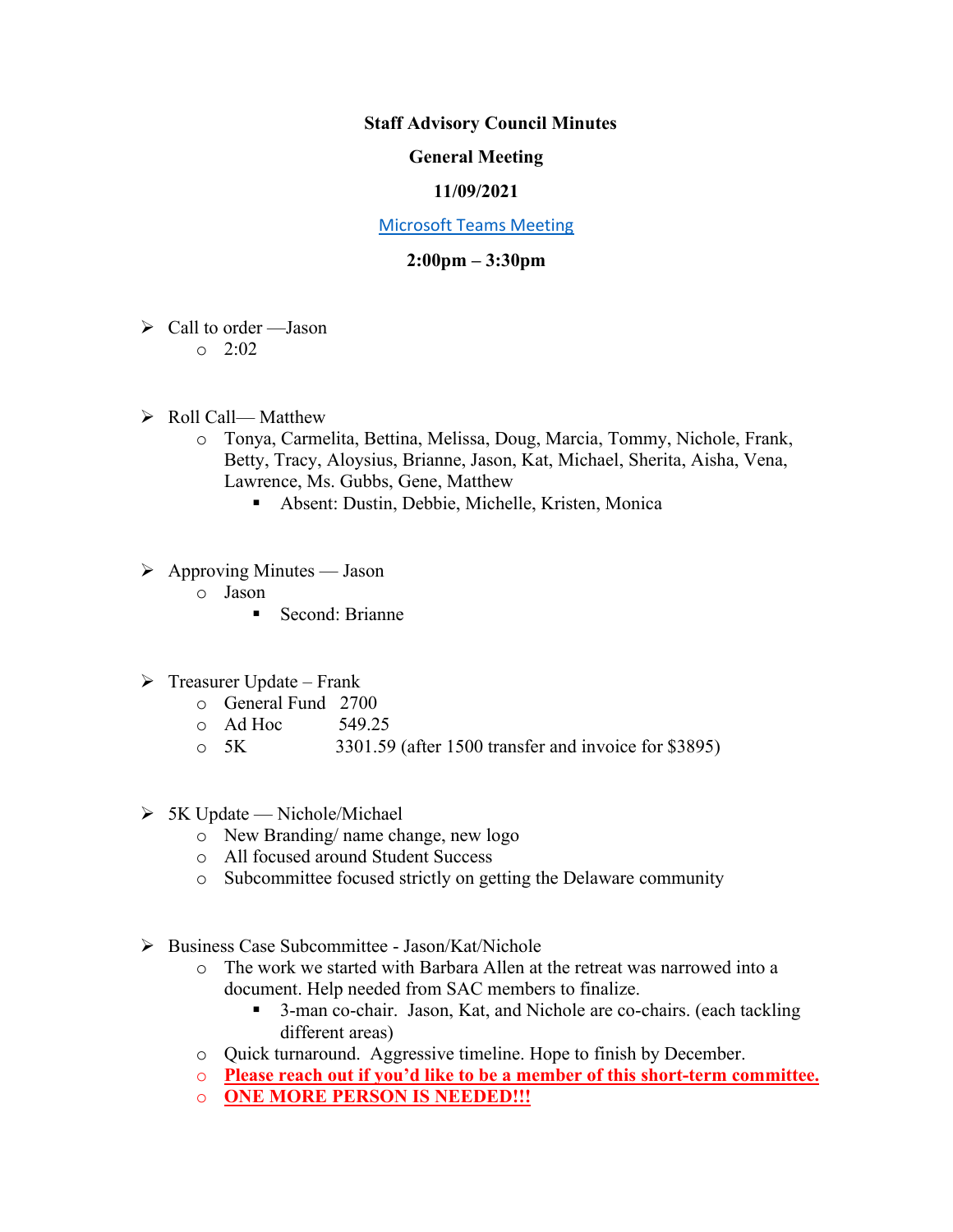- $\triangleright$  Shared Governance Update Vena/Frank
	- o Document of draft policy changes was forwarded by Vena.
	- o Have not met in a while. Had structural changes.
	- o Only meet during policy updates. (maybe quarterly)
- ➢ SAC Committees Report Outs Tommy/Kat/Doug
	- o Tommy-had a quick brainstorming meeting. Will follow up when ideas are flushed out.
	- o Kat-tasks have been assigned to finish up website.
	- o Doug- please review last month's minutes
		- \*Reviewing of membership forms and list of SAC members. (How is this handled going forward?)
		- List of membership is on Share Point and web page.
		- Membership applications housed on OnBase.
		- Changes/recommendations/additions for the Treasurers position.
			- Updated changes (split into 3 issues) will be presented  $\omega$  next meeting.
- $\triangleright$  Wellbeing Update Nichole
	- o Newsletter came out last week. Please review. Uploaded in the chat.
	- $\circ$  2 seminars this week. (Tues = Estate Planning, Thurs = Personal Finance)
	- $\circ$  Dec. 9<sup>th</sup> mammogram van returns. (open to all employees)
- ➢ COVID-19 Student Return to Campus and Instruction Group Vena
	- o Vena. Out
- ➢ COVID-19 Student Return and Campus Operations Jason
	- o No recent updates
- $\triangleright$  Open Discussion/Ouestions All
	- o Melissa. Anyone who went above and beyond during the pandemic, please nominate them. Info on our Teams chats.
	- o Barbara. Submit a clip of yourself lip-syncing "Happy". See email from Jason for more details.
	- o Kat. Submit cougar paws for your co-workers.
	- o Nichole. Adopt a student or family info in the update. Maybe we do a drive as well.
	- o Complete the DEI climate survey. (Very important to fill out) COMPLETELY ANONYMOUS.